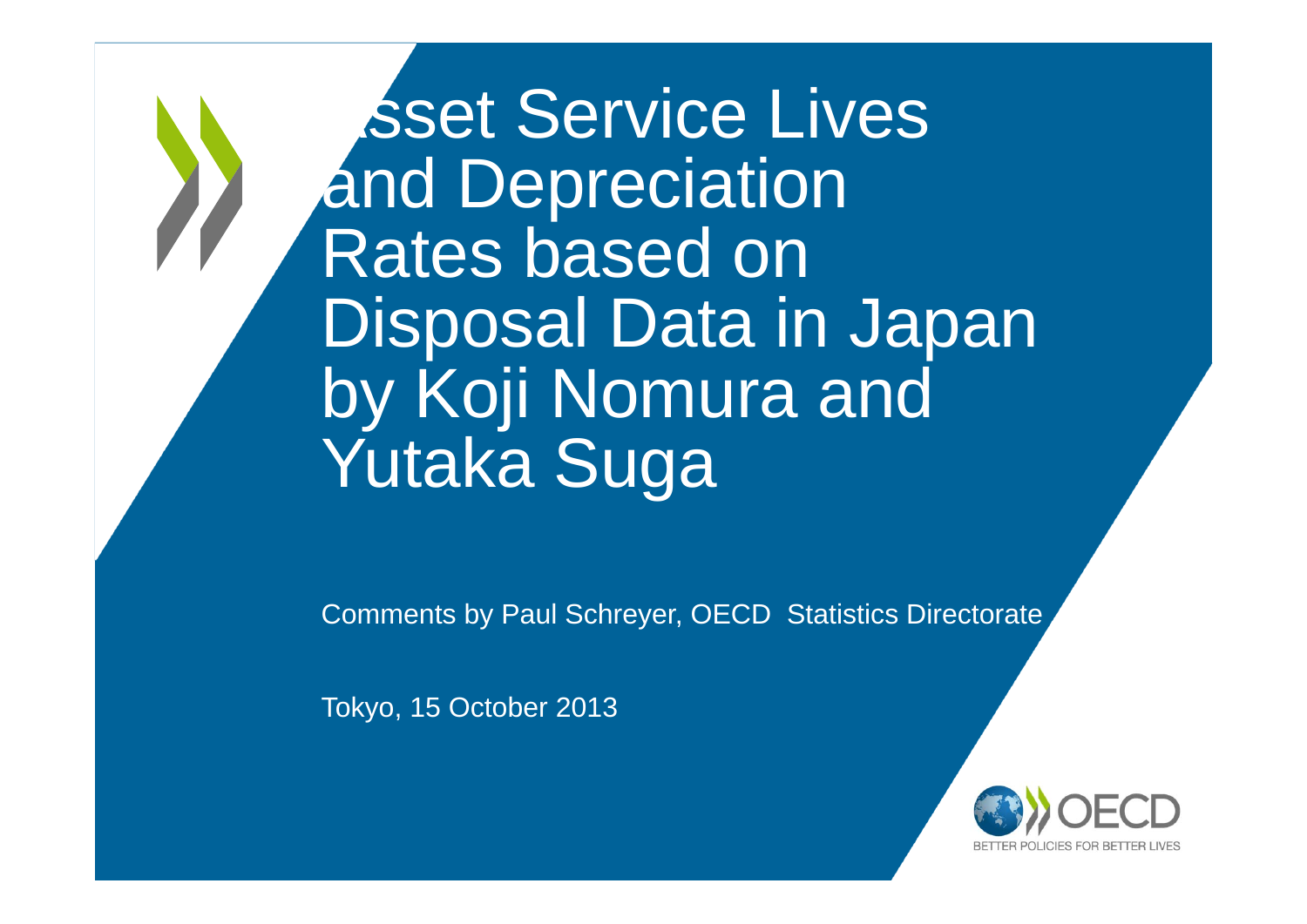- Impressive piece of work
- Brings in much needed recent empirical evidence on service lives and depreciation
- New, interesting dimension: type of use
- Definition 1 Definition 2 (actual vs zero value of disposed assets) shows importance of distinction
- Useful well beyond Japanese context
- Sound methodology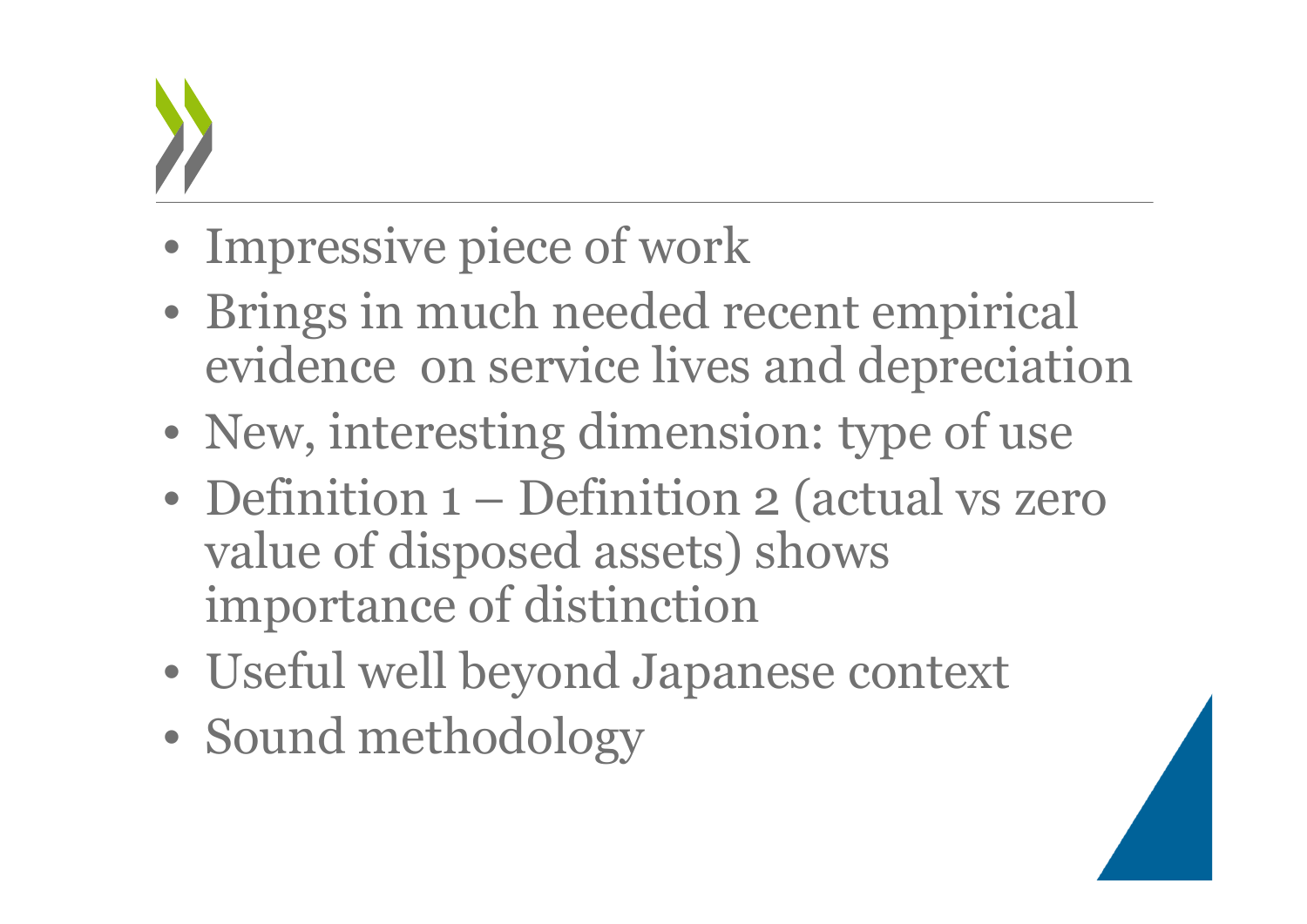

- Survey of service lives
- Importance of re-sales (to different industry, private consumption or exports) underlines:
- Time of disposal = economic decision
- Obsolescence is certainly one of the determining factors (e.g. Japanese machinery no more suitable for domestic production but suitable for exports)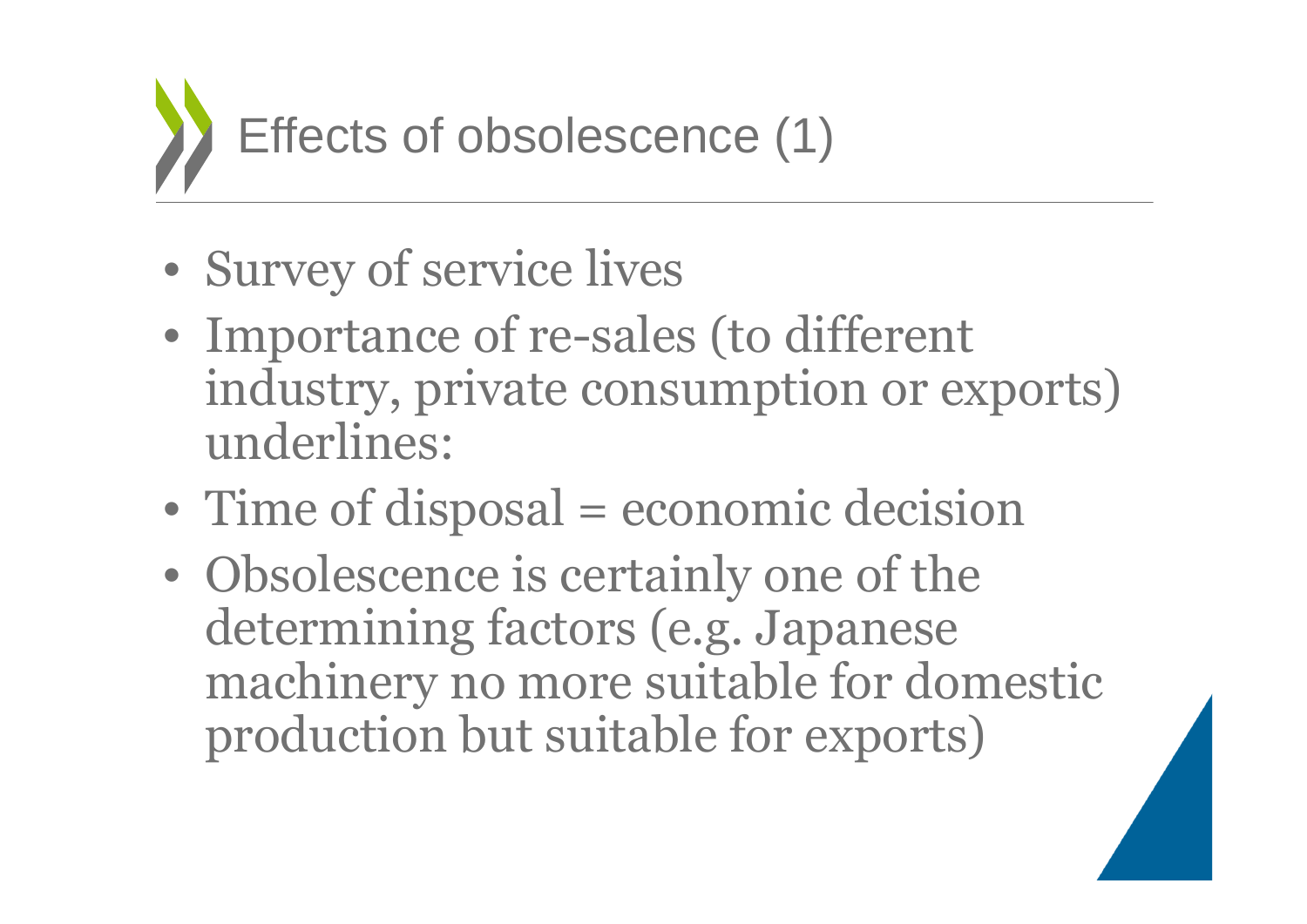

- $\bullet$ • It follows that depreciation rates δ reflect *both* wear and tear and obsolescence (= in line with SNA)
- But obsolescence *also* affects the price (index) of new assets p
- $\bullet$ • User costs  $(r+\delta-dp/p)$ : is there double counting? Issue with computers?

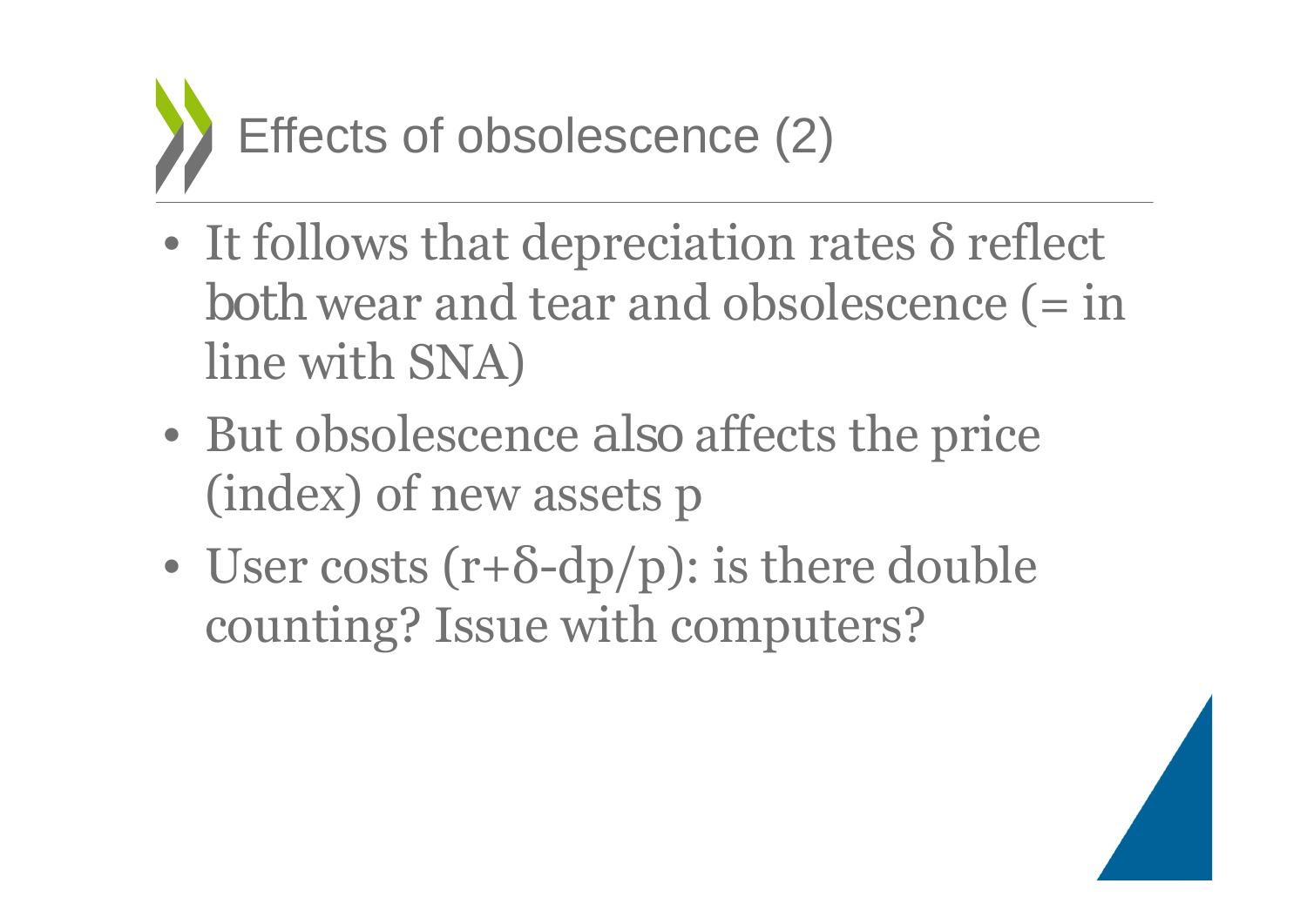

- In an accounting sense Nomura/Suga calculations of δ suggest 'no', as δ depends positively on price index of new assets
- In a more subtle way, 'yes' if declining real prices lead to short service lives
- Modelling this relation is beyond the scope of this work but may shed light on the issue
- Nomura/Suga data could be used to examine relationship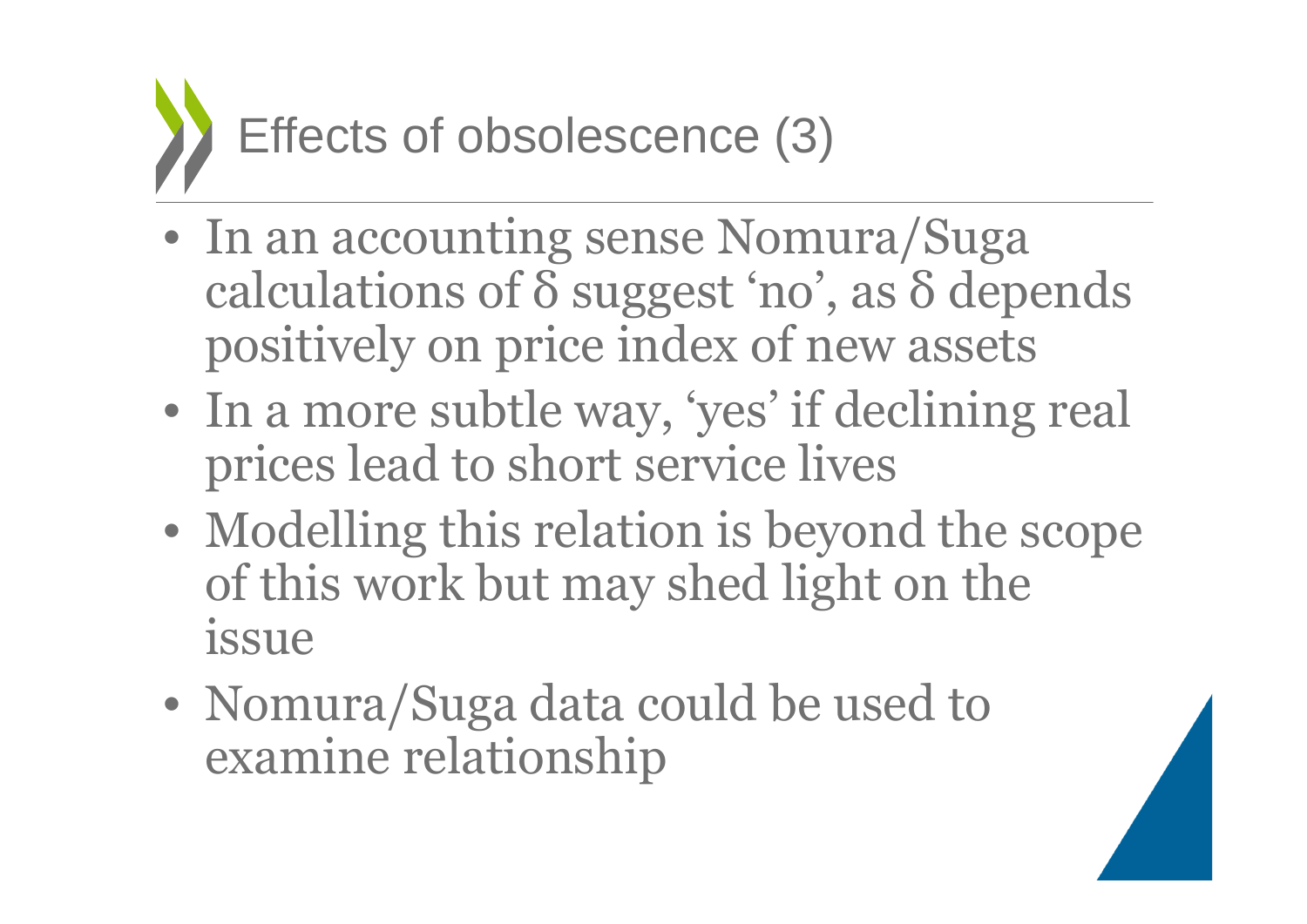

- Strikingly low service lives for dwellings in international comparison (except Canada)
- Nomura/Suga offer differences in treatment of renovations as explanation
- $\bullet$ • But even for new building only Japan's δ is much higher than other countries'

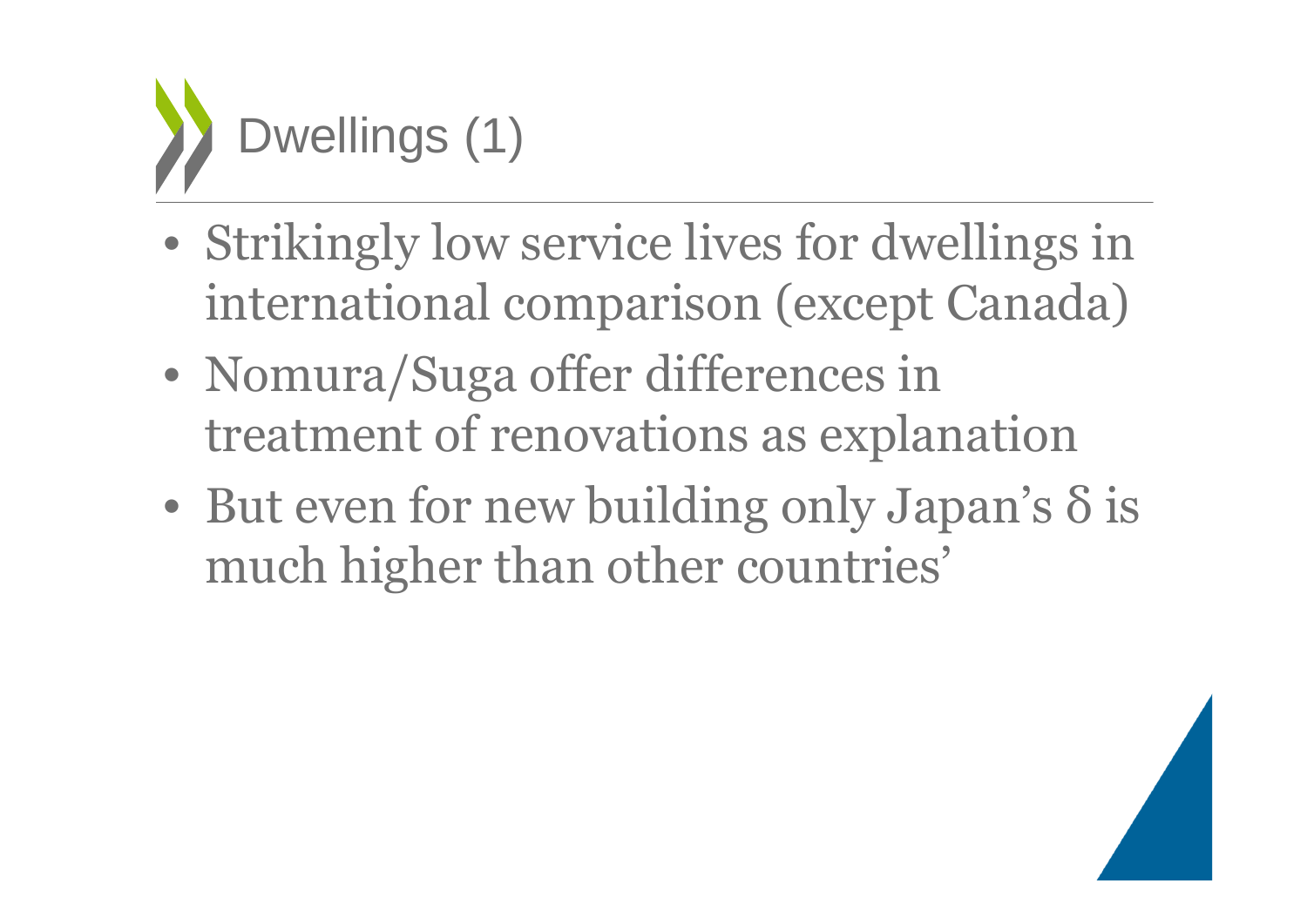

- Other explanation hinted to by authors: possible positive correlation with land prices
- Another effect of economic obsolescence?
	- In prime locations, value of structures relative to  $land = low$
	- – Decision to re-construct completely more easily taken
	- Reconstruction may be less labour intensive than renovation
	- –– High-end demands for buildings in prime location (cabling, technology, design etc)